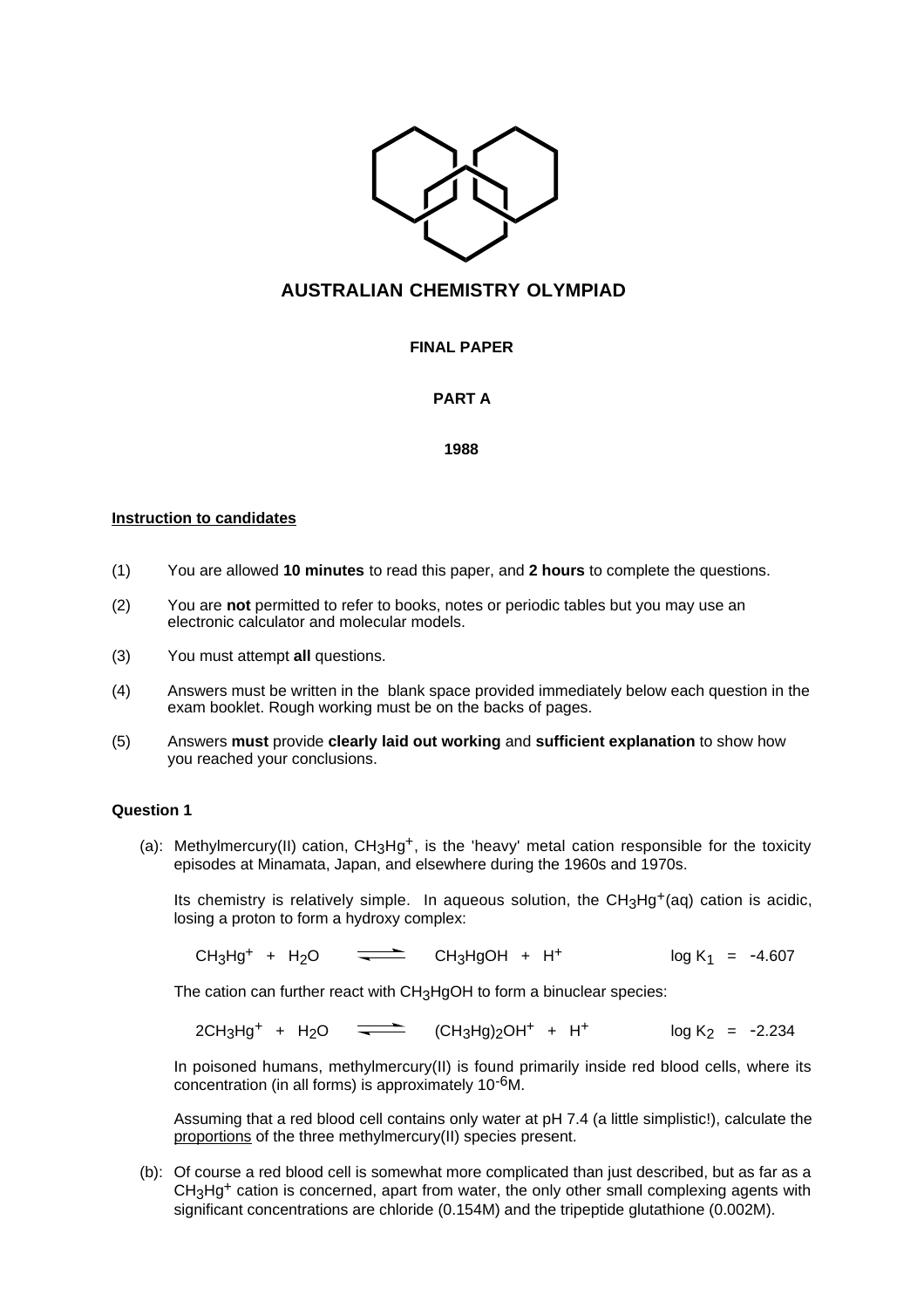Glutathione is a tetraprotic acid with  $pK_{a}$ s of 2.12, 3.53, 8.66 and 9.62 at the ionic strength of a blood cell. The structure of the fully protonated form of glutathione (GS-H<sub>4</sub>+) is shown below:



Draw the structures of:

- (i) fully deprotonated glutathione (the form which exists in aqueous solution at pH 12).
- (ii) the major form or forms of glutathione at a physiological pH of 7.4.
- (c): The equilibrium constants for the formation of methylmercury(II) complexes with chloride and with the fully deprotonated form of glutathione (GS) are:

|     | $CH3Hg+ + Cl-$ | $\overbrace{\phantom{aaaaa}}$ | CH <sub>3</sub> H <sub>9</sub> Cl | $log K_3 = 4.90$  |
|-----|----------------|-------------------------------|-----------------------------------|-------------------|
| and | $CH3Hg+ + GS$  | $\implies$                    | $CH3H9SG$                         | $log K_4 = 16.00$ |

Draw the structures of the methylmercury(II) species present in a red blood cell at pH 7.4, in order of their decreasing abundance. Consider water, chloride and glutathione as the only potential complexing agents.

#### **Question 2**

(a): Using benzene together with one other aromatic molecule of your choice and any inorganic reagents you wish, suggest a synthesis for



b): cis-2-Phenylcyclohexyl-p-toluenesulfonate (1) reacts with the strong base potassium tertbutoxide in tert-butyl alcohol at 50°C to give exclusively 1-phenylcyclohexene (2). trans-2-Phenylcyclohexyl-p-toluenesulfonate (3) does not give any of the alkene under the same conditions. Draw clear structures for the compounds (1) to (3) and explain the observations.

[ Note: tert-butyl alcohol is alternatively named 2-methylpropan-2-ol ]

(c) An aliphatic compound **A** is a very useful solvent and an industrial reagent. It contains 66.7% C, 11.1% H, and 22.2% O. Upon reduction of **A** a secondary alcohol **B** is formed. It contains 64.9% C, 13.5% H, and 21.6% O. A compound **C** is prepared from bromoethane with magnesium in dry ether. When the product of the reaction between **A** and **C** is hydrolysed a compound **D** containing 70.6% C, 13.7% H, and 15.7% O is formed.

[Relative atomic masses:  $C = 12.01$   $H = 1.00$   $Q = 16.00$  ]

- (i) Give the empirical formulae of **A, B** and **D**.
- (ii) Deduce the molecular and structural formulae for **A** to **D**. Give your reasoning. How would you verify your deductions?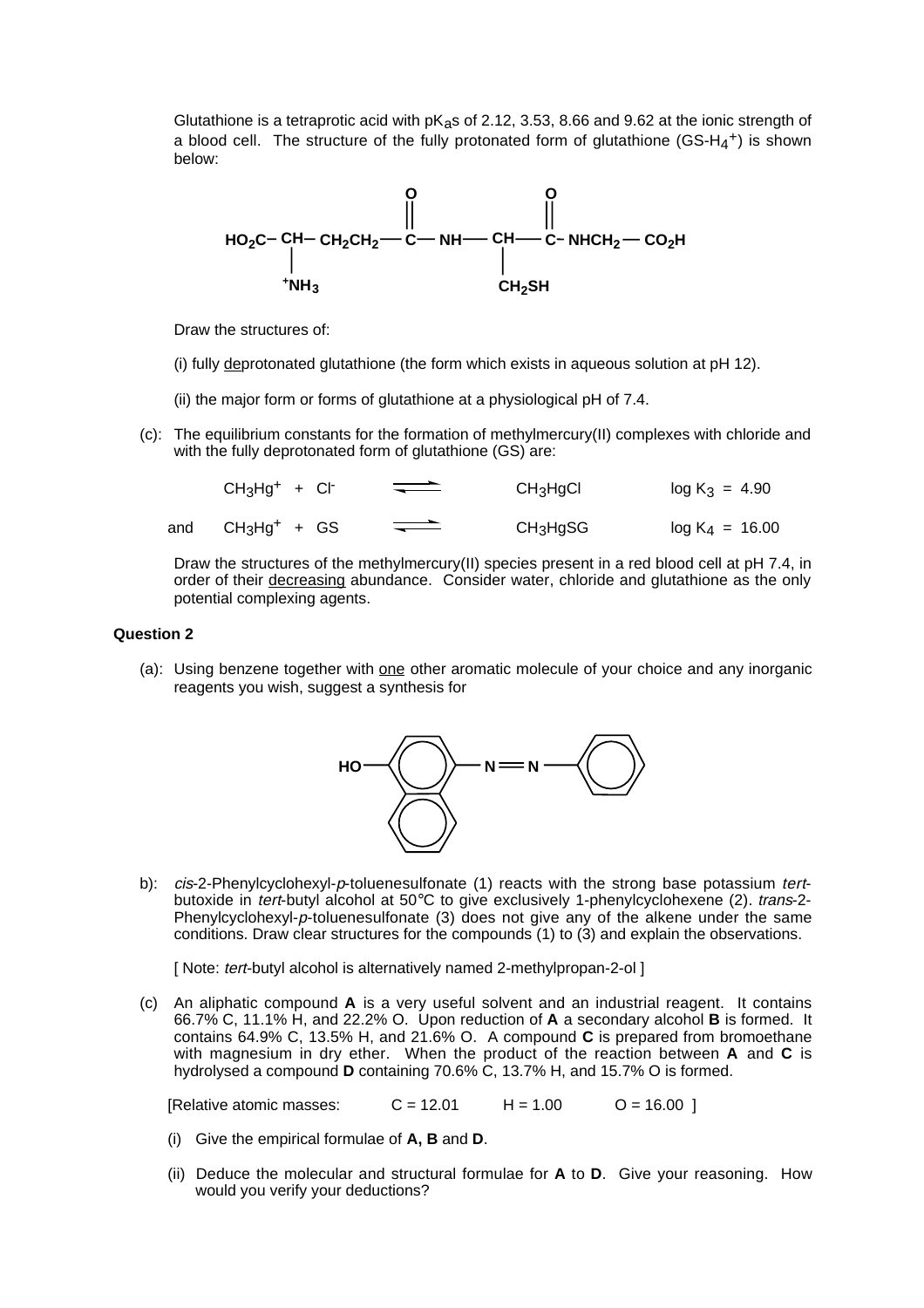(d): 4-Nitrophenol is a stronger acid than phenol itself. Using arguments based on mesomeric and inductive effects provide a rationalization for the observed facts.

#### **Question 3**.

- (a) Write electronic configurations for each of the following species. How many unpaired electrons does each have in the ground state?
	- (i) P (ii)  $Q^+$  (iii) Cr (iv) Mn (v)  $C_0^{3+}$
- (b) For any three of the following molecules, draw the Lewis structure (including resonance structures where applicable), predict the molecular structure and describe the bonding (in terms of hybrid orbitals).

(i)  $BCI_3$  (ii)  $O_3$  (iii)  $NO_2^-$  (iv)  $XeOF_4$  (v) OCN-

- (c) For each of the following classical coordination compounds name and draw all the possible geometric and optical isomers. [en =  $H_2NCH_2CH_2NH_2$ ]
	- (i)  $Pt(NH_3)_2(SCN)_2$  (ii)  $[Cr(en)(NH_3)_2I_2]I$ <br>(iii)  $K[Co(C_2O_4)_2(H_2O)_2]$  $K[Co(\tilde{C}_2O_4)_{2}(\tilde{H}_2O)_{2}]$
- (d) The d<sup>6</sup> Co<sup>3+</sup> complex ions CoF $_6^{3}$  and Co(NH<sub>3)</sub> $_6^{3+}$  are different in colour and have different magnetic properties. Explain these differences using the crystal field model.

## **Question 4**.

(a) A forensic chemist is given a white solid that is suspected of being pure cocaine  $(C_{17}H_{21}NO_4,$  mol. wt. = 303.35). She dissolves 1.22  $\pm$  0.01 g of the solid in 15.60  $\pm$  0.01 g of benzene. The freezing point was lowered by  $1.32 \pm 0.04$  °C.

[Freezing point of benzene =  $5.5^{\circ}$ C; K  $_f$  =  $5.12^{\circ}$ C.kg.mol<sup>-1</sup>]

- (i) What is the molecular weight of the substance? Assuming that the percentage uncertainty in the calculated molecular weight is the same as the percentage uncertainty in the temperature change, calculate the uncertainty in the molecular weight.
- (ii) Could the chemist unequivocally state that the substance is cocaine? For example, is the uncertainty small enough to distinguish cocaine from codeine  $(C_{19}H_{21}NO_3,$  mol.wt. 299.36)?
- (b): Consider the following galvanic cell:

$$
Pb | Pb2+(0.10M) || VO2+(0.10M), V3+(10-5M), pH = 1.00 | Pt
$$